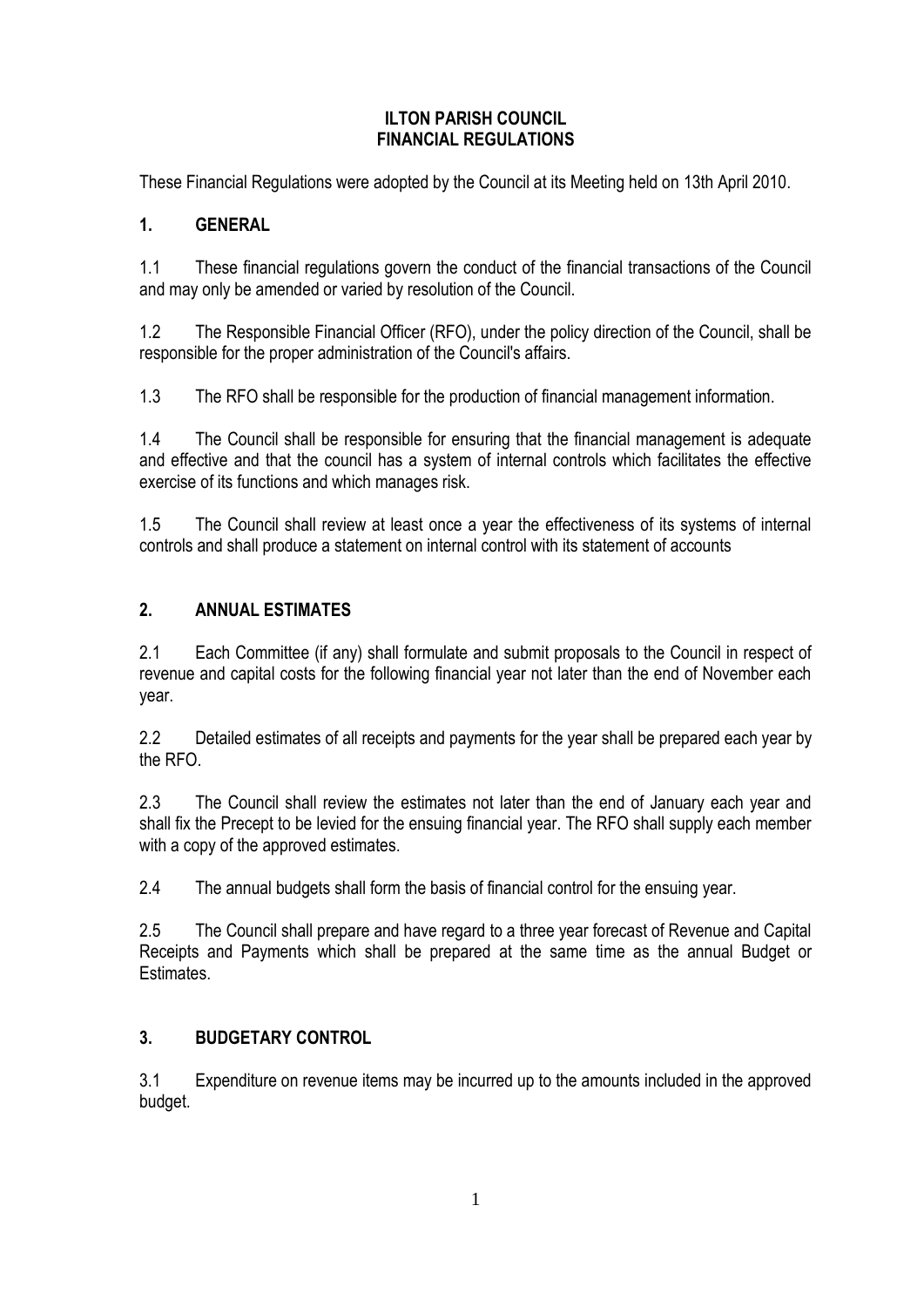3.2 No expenditure may be incurred which will exceed the amount provided in the revenue budget without the consent of the Council. The Clerk may, with the approval of Council, vire between subheads.

3.3 The RFO shall regularly provide the Council with a statement of receipts and payments to date under each head of the budgets, comparing actual expenditure against that planned.

3.4 The Clerk may incur expenditure on behalf of the Council which is necessary to carry out any repair replacement or other work which is of such extreme urgency that it must be done at once, whether or not there is any budgetary provision for the expenditure, subject to a limit of £500. The Clerk shall report the action to the Council as soon as practicable thereafter.

3.5 Unspent provisions in the revenue budget shall not be carried forward to a subsequent year without the consent of the Council.

3.6 No expenditure shall be incurred in relation to any capital project and no contract entered into or tender accepted involving capital expenditure unless the Council is satisfied that the necessary funds are available, or the requisite borrowing approval has been obtained.

3.7 All capital works shall be administered in accordance with the Council's standing orders and financial regulations relating to contracts.

# **4. ACCOUNTING AND AUDIT**

4.1 All accounting procedures and financial records of the Council shall be determined by the RFO as required by the Accounts and Audit Regulations 2003 and 2006, and any subsequent amendments thereto.

4.2 The RFO shall be responsible for completing the annual financial statements of the Council as soon as practicable after the end of the financial year and shall submit them and report thereon to the Council.

4.3 The RFO shall be responsible for completing the Accounts of the Council contained in the Annual Return (as supplied by the Auditor appointed from time to time by the Audit Commission) and for submitting the Annual Return for approval and authorisation by the Council within the timescale set by the Accounts and Audit Regulations 1996 as amended, or set by the Auditor.

4.4 The RFO shall be responsible for ensuring that there is adequate and effective system of internal audit of the Council's accounting, financial and other operations in accordance with Regulation 5 of the Accounts and Audit Regulations 2003 and 2006, and any subsequent amendments thereto. Any officer or member of the Council shall, if the RFO or Internal Auditor requires, make available such documents of the Council which appear to the RFO or Internal Auditor to be necessary for the purpose of the internal audit and shall supply the RFO or Internal Auditor with such information and explanation as the RFO or Internal Auditor considers necessary for that purpose.

4.5 The Council shall carry out a review of the effectiveness of internal audit on an annual basis in accordance with the Accounts and Audit Regulations 2003 and 2006, and any subsequent amendments thereto.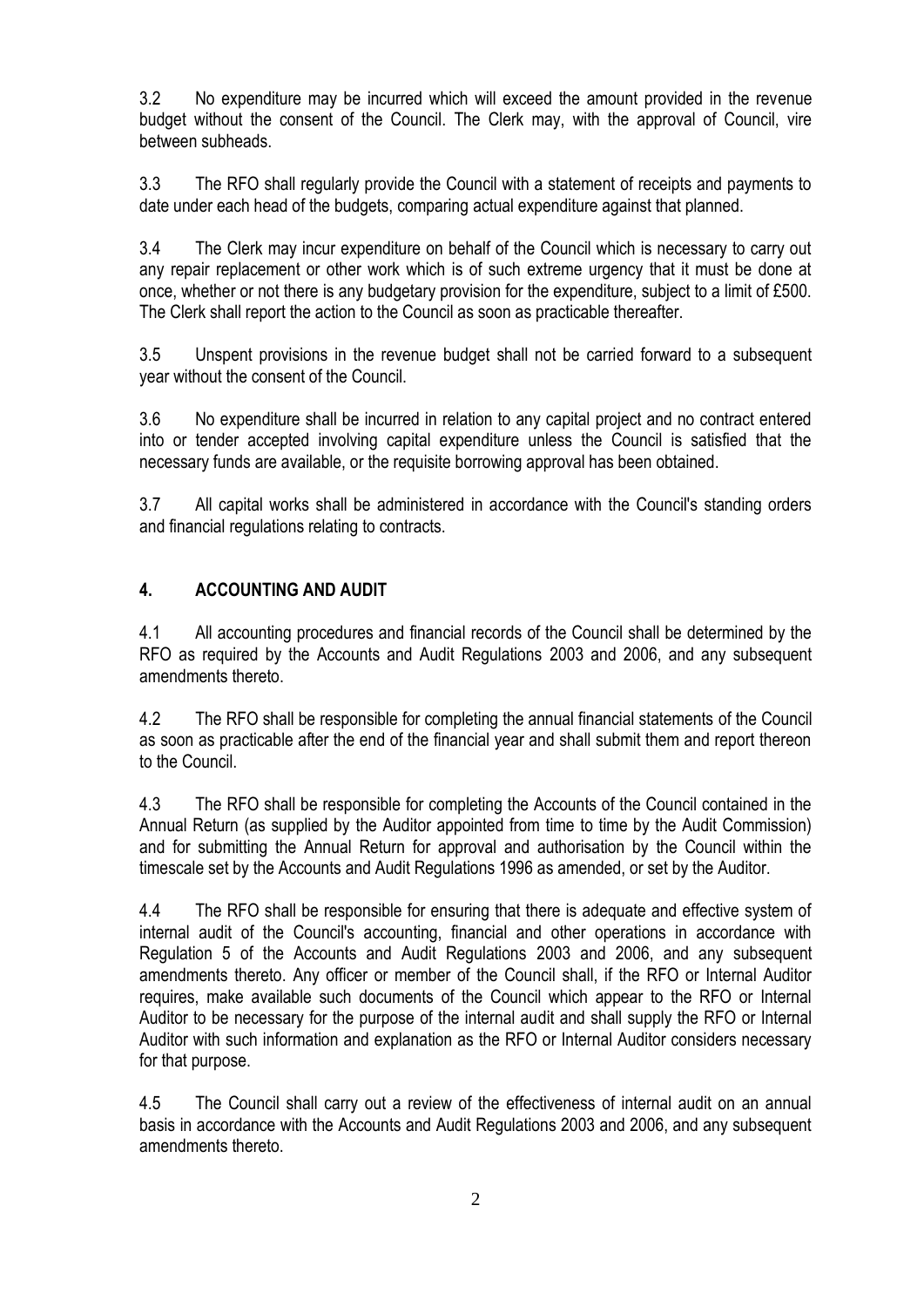4.6 The Internal Auditor shall carry out the work required by the RFO and the Council, with a view to satisfactory completion of the Internal Auditor's Report section of the Annual Return as complied annually by the Audit Commission. The Internal Auditor, who shall be competent and independent of the operations of the Council, shall report to Council in writing on a regular basis with a minimum of one annual report in respect of each financial year.

4.7 The RFO shall make arrangements for the opportunity for inspection of the accounts, books, and vouchers required by Audit Commission Act 1998 section 15 and the Accounts and Audit Regulations 2003 and 2006, and any subsequent amendments thereto.

4.8 The RFO shall, as soon as practicable, bring to the attention of all councillors any correspondence or report from the Internal or External Auditor, unless the correspondence is of a purely administrative matter.

# **5. BANKING ARRANGEMENTS AND CHEQUES**

5.1 The Council's banking arrangements shall be made by the RFO and approved by the Council. They shall be regularly reviewed for efficiency.

5.2 A schedule of the payments required, forming part of the Agenda for the Meeting, shall be prepared by the RFO and, together with the relevant invoices, be presented to Council. If the schedule is in order it shall be authorised by a resolution of the Council and shall be initialled by the Chairman of the Meeting. If more appropriate the detail may be shown in the Minutes of the Meeting.

5.3 Cheques drawn on the bank account in accordance with the schedule referred to in paragraph 5.2 or in accordance with paragraph 6.4, shall be signed by two members of Council.

# **6. PAYMENT OF ACCOUNTS**

6.1 All payments shall be effected by cheque or other order drawn on the Council's bankers.

6.2 All invoices for payment shall be examined, verified and certified by the Clerk. The Clerk shall satisfy him/herself that the work, goods or services to which the invoice relates shall have been received, carried out, examined and approved.

6.3 The RFO shall examine invoices in relation to arithmetic accuracy and shall analyse them to the appropriate expenditure heading. The Clerk shall take all steps to settle all invoices submitted, and which are in order, at the next available Council Meeting.

6.4 If a payment is necessary to avoid a charge to interest under the Late Payment of Commercial Debts (Interest) Act 1998, and the due date for payment is before the next scheduled Meeting of Council, where the Clerk and RFO certify that there is no dispute or other reason to delay payment, the Clerk may (notwithstanding para 6.3) take all steps necessary to settle such invoices provided that a list of such payments shall be submitted to the next appropriate meeting of Council.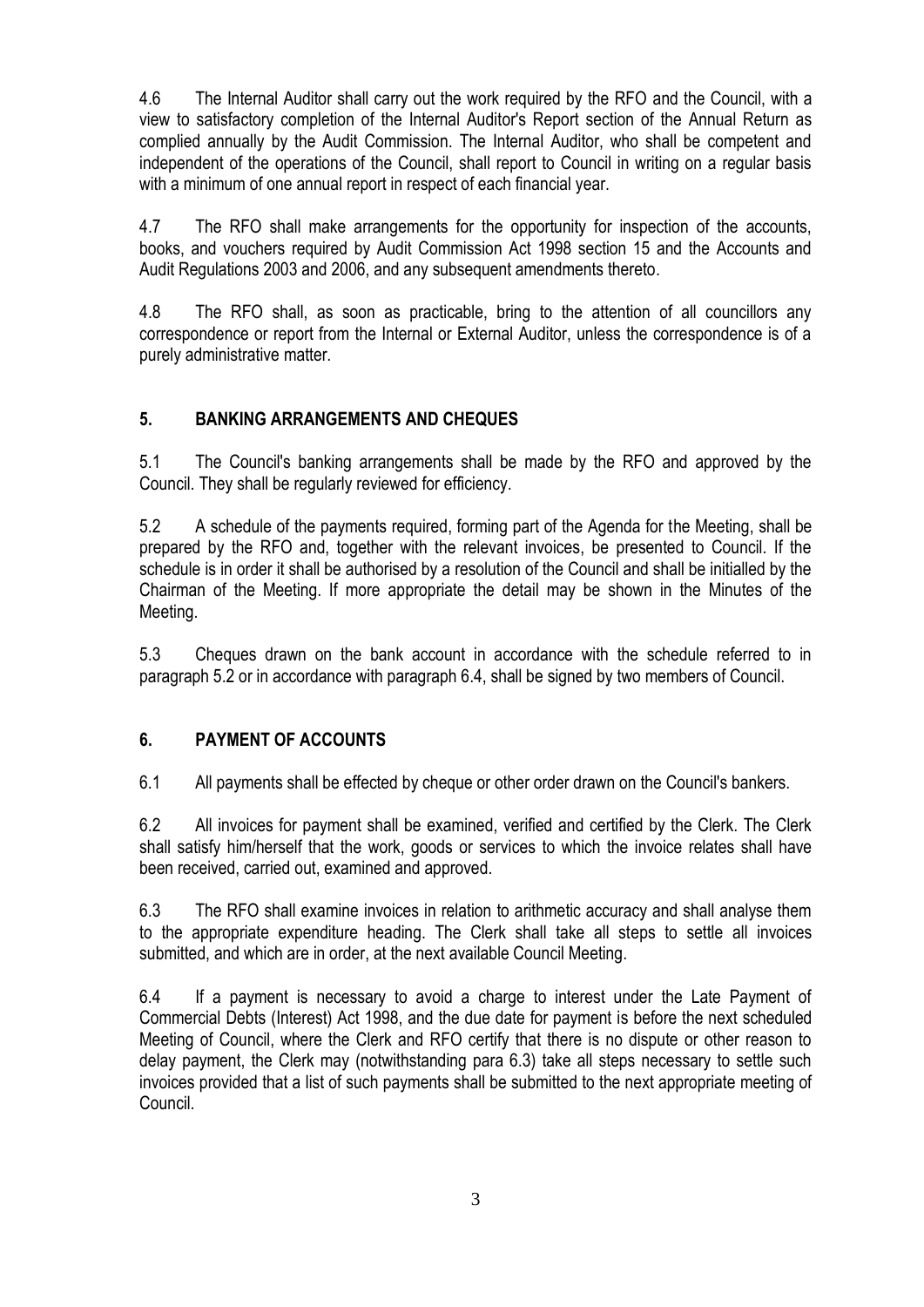6.5 The Council will not maintain any form of cash float. All cash received must be banked intact. Any payments made in cash by the Clerk or RFO (for example for postage or minor stationery items) shall be refunded on a regular basis, at least quarterly.

# **7. PAYMENT OF SALARIES**

7.1 The payment of all salaries shall be made in accordance with payroll records and the rules of PAYE and National Insurance currently operating, and salaries shall be as agreed by Council.

7.2 Payment of salaries and payment of deductions from salary such as may be made for tax, national insurance and pension contributions, may be made in accordance with the payroll records and on the appropriate dates, provided that each payment is reported to and ratified by the next available Council Meeting.

# **8. LOANS AND INVESTMENTS**

8.1 All loans and investments shall be negotiated in the name of the Council and shall be for a set period in accordance with Council policy.

8.2 The Council's Investment Policy, shall be in accordance with the Trustee Act 2000, and shall be reviewed on a regular basis (at least annually).

8.3 All investments of money under the control of the Council shall be in the name of the Council.

8.4 All borrowings shall be effected in the name of the Council, after obtaining any necessary borrowing approval. Any application for borrowing approval shall be approved by Council as to terms and purpose.

8.5 All investment certificates and other documents relating thereto shall be retained in the custody of the RFO.

# **9. INCOME**

9.1 The collection of all sums due to the Council shall be the responsibility of and under the supervision of the RFO.

9.2 Particulars of all charges to be made for work done, services rendered or goods supplied shall be agreed annually by the Council, notified to the RFO and the RFO shall be responsible for the collection of all accounts due to the Council.

9.3 The Council will review all fees and charges annually, following a report of the Clerk.

9.4 Any sums found to be irrecoverable and any bad debts shall be reported to the Council and shall be written off in the year.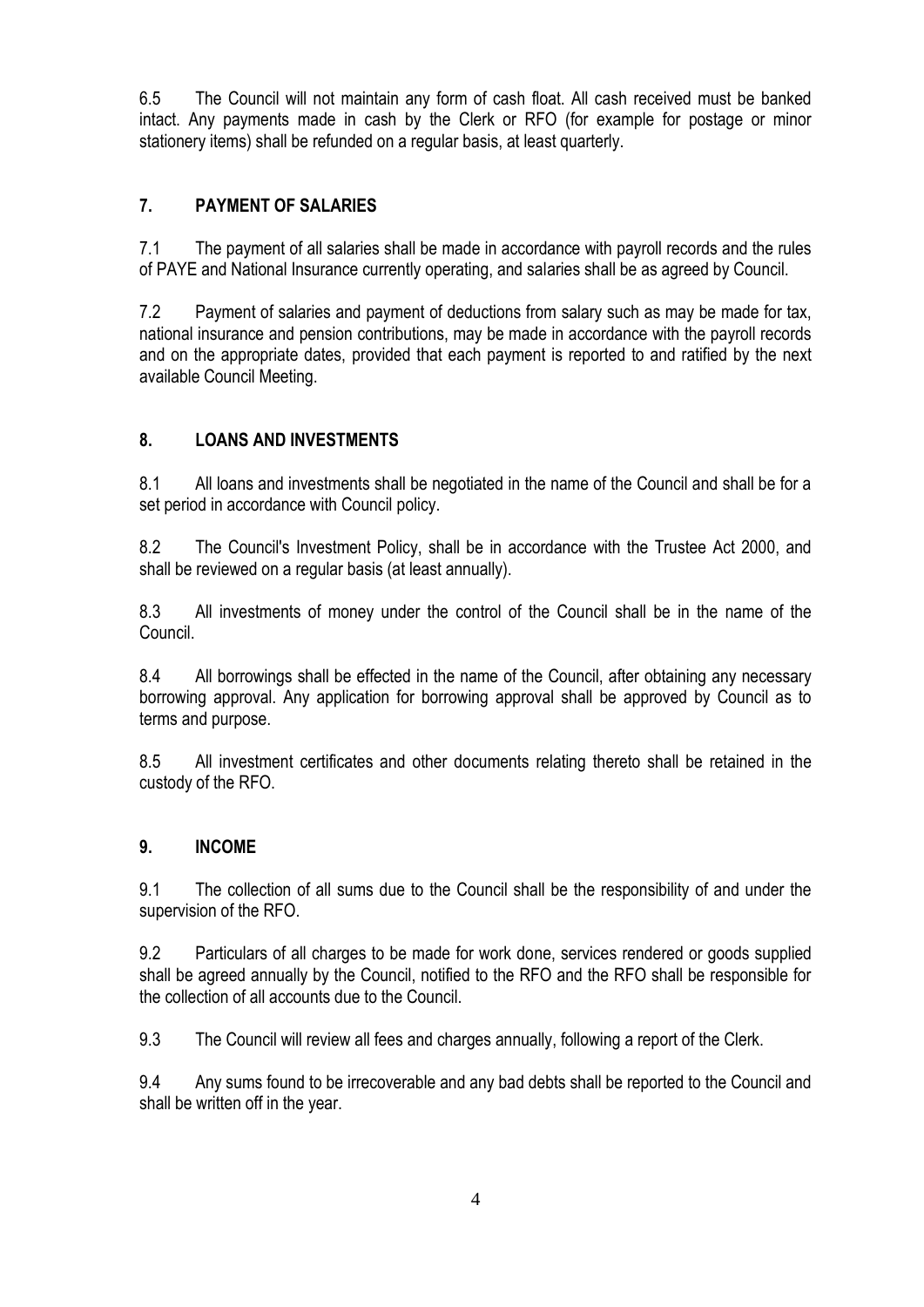9.5 All sums received on behalf of the Council shall be banked intact as directed by the RFO. In all cases, all receipts shall be deposited with the Council's bankers with such frequency as the RFO considers necessary.

9.6 The origin of each receipt shall be entered on the paying-in slip.

9.7 Personal cheques shall not be cashed out of money held on behalf of the Council.

9.8 The RFO shall promptly complete any VAT Return that is required. Any repayment claim due in accordance with VAT Act 1994 section 33 shall be made at least annually coinciding with the financial year end.

9.9 Where any significant sums of cash are regularly received by the Council, the RFO shall take such steps as are agreed by the Council to ensure that more than one person is present when the cash is counted in the first instance, that there is a reconciliation to some form of control such as ticket issues, and that appropriate care is taken in the security and safety of individuals banking such cash.

## **10. ORDERS FOR WORK, GOODS AND SERVICES**

10.1 An official order or letter shall be issued for all work, goods and services unless a formal contract is to be prepared or an official order would be inappropriate. Copies of orders shall be retained.

10.2 Order books shall be controlled by the RFO.

10.3 All members and Officers are responsible for obtaining value for money as all times. An officer issuing an official order is to ensure as far as reasonable and practicable that the best available terms are obtained in respect of each transaction, usually by obtaining three or more quotations or estimates from appropriate suppliers, subject to any *de minimis* provisions in Regulation 11 (h) below.

10.4 The RFO shall verify the lawful nature of any proposed purchase before the issue of any order, and in the case of new or infrequent purchases or payments, the RFO shall ensure that the statutory authority shall be reported to the meeting at which the order is approved so that the Minutes can record the power being used.

#### **11. CONTRACTS**

11.1 Procedures as to contracts are laid down as follows:

(a) Every contract shall comply with these financial regulations, and no exceptions shall be made otherwise than in an emergency provided that these regulations shall not apply to contracts which relate to items (i) to (vi) below:

(i) for the supply of gas, electricity, water, sewerage and telephone services;

(ii) for specialist services such as are provided by solicitors, accountants, surveyors and planning consultants;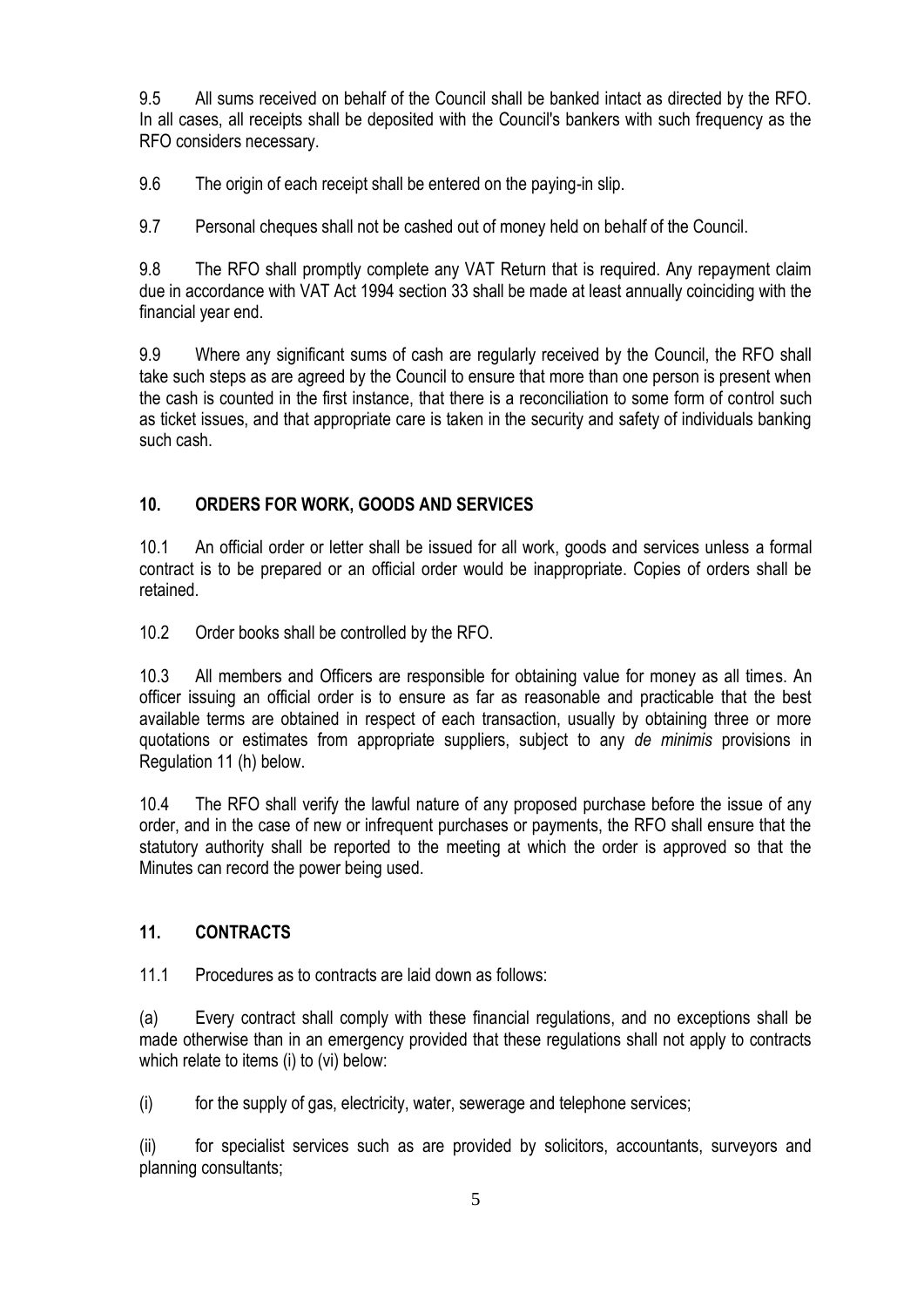(iii) for work to be executed or goods or materials to be supplied which consist of repairs to or parts for existing machinery or equipment or plant;

(iv) for work to be executed or goods or materials to be supplied which constitute an extension of an existing contract by the Council;

 $(v)$  for additional audit work of the external Auditor up to an estimated value of £250 (in excess of this sum the Clerk and RFO shall act after consultation with the Chairman and Vice Chairman of Council);

(vi) for goods or materials proposed to be purchased which are proprietary articles and/or are only sold at a fixed price.

(b) Where it is intended to enter into a contract exceeding £20,000 in value for the supply of goods or materials or for the execution of works or specialist services other than such goods, materials, works or specialist services as are excepted as set out in paragraph (a) the Clerk shall invite tenders from at least three firms to be taken from the appropriate approved list.

(c) When applications are made to waive financial regulations relating to contracts to enable a price to be negotiated without competition the reason shall be embodied in a recommendation to the Council.

(d) Such invitation to tender shall state the general nature of the intended contract and the Clerk shall obtain the necessary technical assistance to prepare a specification in appropriate cases. The invitation shall in addition state that tenders must be addressed to the Clerk in the ordinary course of post. Each tendering firm shall be supplied with a specifically marked envelope in which the tender is to be sealed and remain sealed until the prescribed date for opening tenders for that contract.

(f) All sealed tenders shall be opened at the same time on the prescribed date by the Clerk in the presence of at least one member of Council.

 $(q)$  If less than three tenders are received for contracts above £20,000 or if all the tenders are identical the Council may make such arrangements as it thinks fit for procuring the goods or materials or executing the works.

(h) When it is to enter into a contract less than £20,000 in value for the supply of goods or materials or for the execution of works or specialist services other than such goods, materials, works or specialist services as are excepted as set out in paragraph (a) the Clerk or RFO shall obtain 3 quotations (priced descriptions of the proposed supply); where the value is below £1,000 and above £100 the Clerk or RFO shall strive to obtain 3 estimates. Otherwise, Regulation 10 (3) above shall apply.

(i) The Council shall not be obliged to accept the lowest or any tender, quote or estimate.

# **12. PAYMENTS UNDER CONTRACTS FOR BUILDING OR OTHER CONSTRUCTION WORKS**

12.1 Payments on account of the contract sum shall be made within the time specified in the contract by the RFO upon authorised certificates of the architect or other consultants engaged to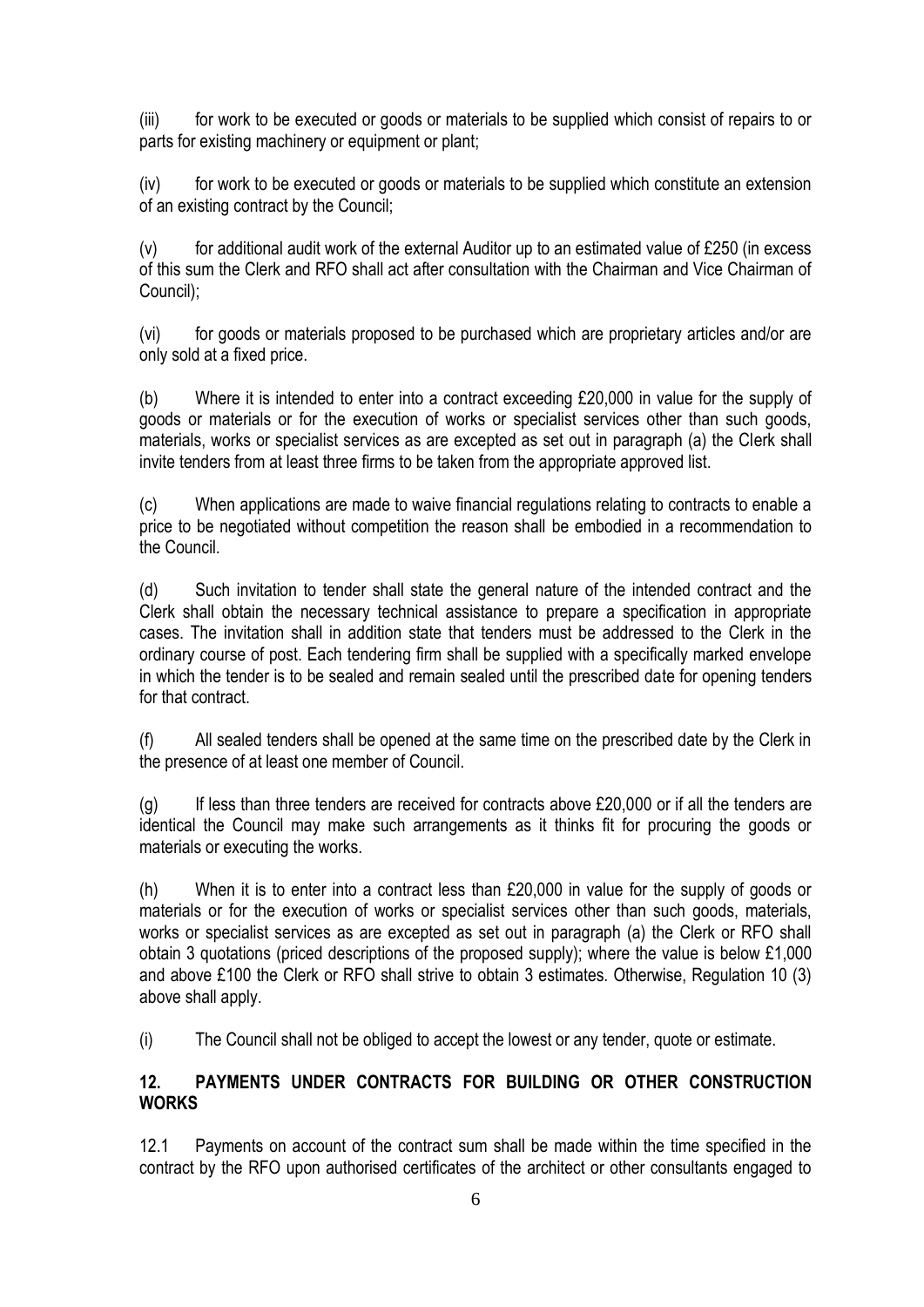supervise the contract (subject to any percentage withholding as may be agreed in the particular contract).

12.2 Where contracts provide for payment by instalments the RFO shall maintain a record of all such payments. In any case where it is estimated that the total cost of work carried out under a contract, excluding agreed variations, will exceed the contract sum of 5% or more a report shall be submitted to the Council.

12.3 Any variation to a contract or addition to or omission from a contract must be approved by the Council and Clerk to the Contractor in writing before any work has begun, the Council being informed where the final cost is likely to exceed the financial provision.

# **13. STORES AND EQUIPMENT**

13.1 The officer in charge of each section shall be responsible for the care and custody of stores and equipment in that section.

13.2 Delivery Notes shall be obtained in respect of all goods received into store or otherwise delivered and goods must be checked as to order and quality at the time delivery is made.

- 13.3 Stocks shall be kept at the minimum levels consistent with operational requirements.
- 13.4 The RFO shall be responsible for periodic checks of stocks and stores at least annually.

#### **14. PROPERTIES AND ESTATES**

14.1 The Clerk shall make appropriate arrangements for the custody of all title deeds of properties owned by the Council. The RFO shall ensure a record is maintained of all properties owned by the Council, recording the location, extent, plan, reference, purchase details, nature of the interest, tenancies granted, rents payable and purpose for which held in accordance with Regulation 4(3)(b) of the Accounts and Audit Regulations 1996 as amended.

14.2 No property shall be sold, leased or otherwise disposed of without the authority of the Council, together with any other consents required by law, save where the estimated value of any one item of tangible movable property does not exceed £50.

#### **15. INSURANCE**

15.1 Following an annual risk assessment, the RFO shall effect all insurances and negotiate all claims on the Council's insurers

15.2 The Clerk shall give prompt notification to the RFO of all new risks, properties or vehicles which require to be insured and of any alterations affecting existing insurances.

15.3 The RFO shall keep a record of all insurances effected by the Council and the property and risks covered thereby and annually review it.